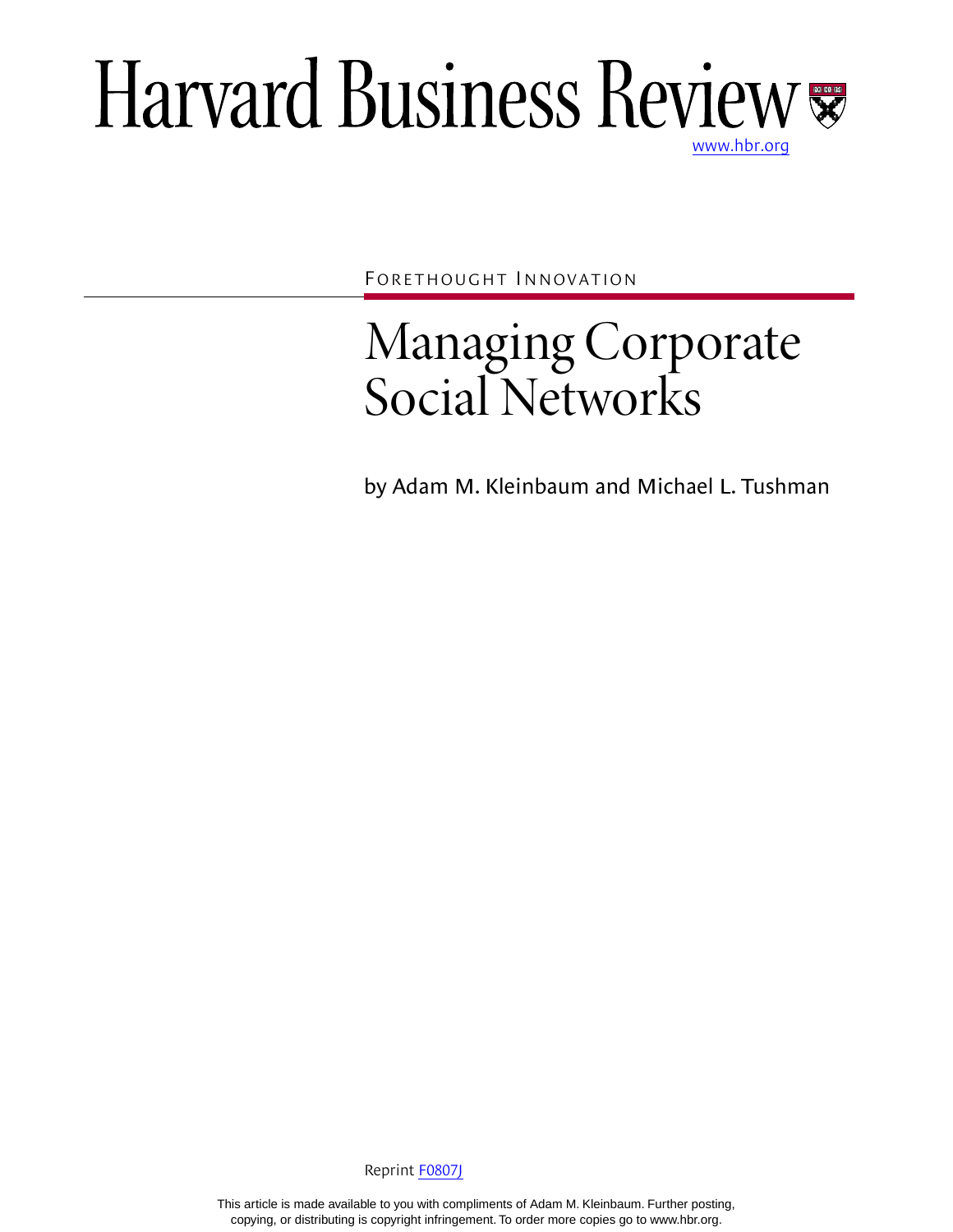### Managing Corporate Social Networks

by Adam M. Kleinbaum and Michael L. Tushman

Big companies are good at innovating within silos, but woefully bad at combining creative energies across divisions to build new businesses. As the Merrill Lynch analyst Jessica Cohen once asked, How is it possible that Time Warner owned both Warner Music and AOL and *didn't* create something like iTunes? The problem, we believe, is structural: Business-unit boundaries exist precisely because they create efficient structures for executing strategy. But silo focus and ruthless efficiency come at the cost of crossdivisional collaboration, so some innovation opportunities are either poorly executed or not seen at all. The solution, we think, lies not in reorganization but in informal communication through the social networks that exist throughout the company. These networks must be shaped and cultivated to efficiently find and exploit innovations.

Social networks, of course, form and evolve organically in organizations. They can foster the serendipitous mixing of talent and ideas that fuels innovation. But after surveying 30 years' worth of organizational network literature and conducting extensive research at a large IT services firm on how networks influence innovation, we concluded that when left unmanaged, informal networks tend to inhibit innovation more often than they enable it. The very aspects that are beneficial at the exploration phase of innovation may hinder progress at the implementation phase, and vice versa. Thus company executives shouldn't expect informal, interdivisional networks to spontaneously produce innovations; they must consciously manage the structure of these networks to promote innovation at all its various stages.

Our work suggests that ideas for productive collaboration will most likely come from "idea brokers." These people maintain broad networks throughout the organization and are thus uniquely able to draw connections between—and recognize collaborative opportunities for—technologies, markets, or

people that might otherwise never come into contact.

Although they are well suited to discovering new opportunities, idea brokers are rarely able by themselves to mobilize the organizational support and resources necessary for execution. Like bees, they specialize in cross-pollination; spending a bit of time in a large number of places, they develop a unique, pan-divisional perspective on innovation. As a result, they usually have not developed enough deep relationships to bring together the various divisions that need to collaborate. The ideal network structure for effectively marshaling resources and securing the participation of stakeholders who may have very different incentives is marked not by brokerage but by dense webs of strong interpersonal relations. These enable the exchange of fine-grained and tacit information, help actors navigate the unfamiliar terrain of partner divisions, and allow cohesiveness to build within the network, increasing trust and reducing intergroup rivalry.

If one kind of network helps to recognize opportunities and another helps to implement them, what are executives to do? We suggest a two-pronged approach.

First, invest in both idea brokers and strong cross-divisional ties. You can encourage the former by systematically promoting serendipitous meetings between people from different parts of the organization at conferences, off-sites, and training programs. To paraphrase Louis Pasteur, chance favors the prepared organization. You can encourage the latter with executive rotation, broadening the experience of young executives as they forge new ties and bring their old ones to bear in new contexts.

Second, become adept at deploying and overseeing informal networks. It is not enough to have both types of network; executives must proactively manage the transition between discovery of a collaborative opportunity and execution of a cross-divisional project. They can do this by selecting people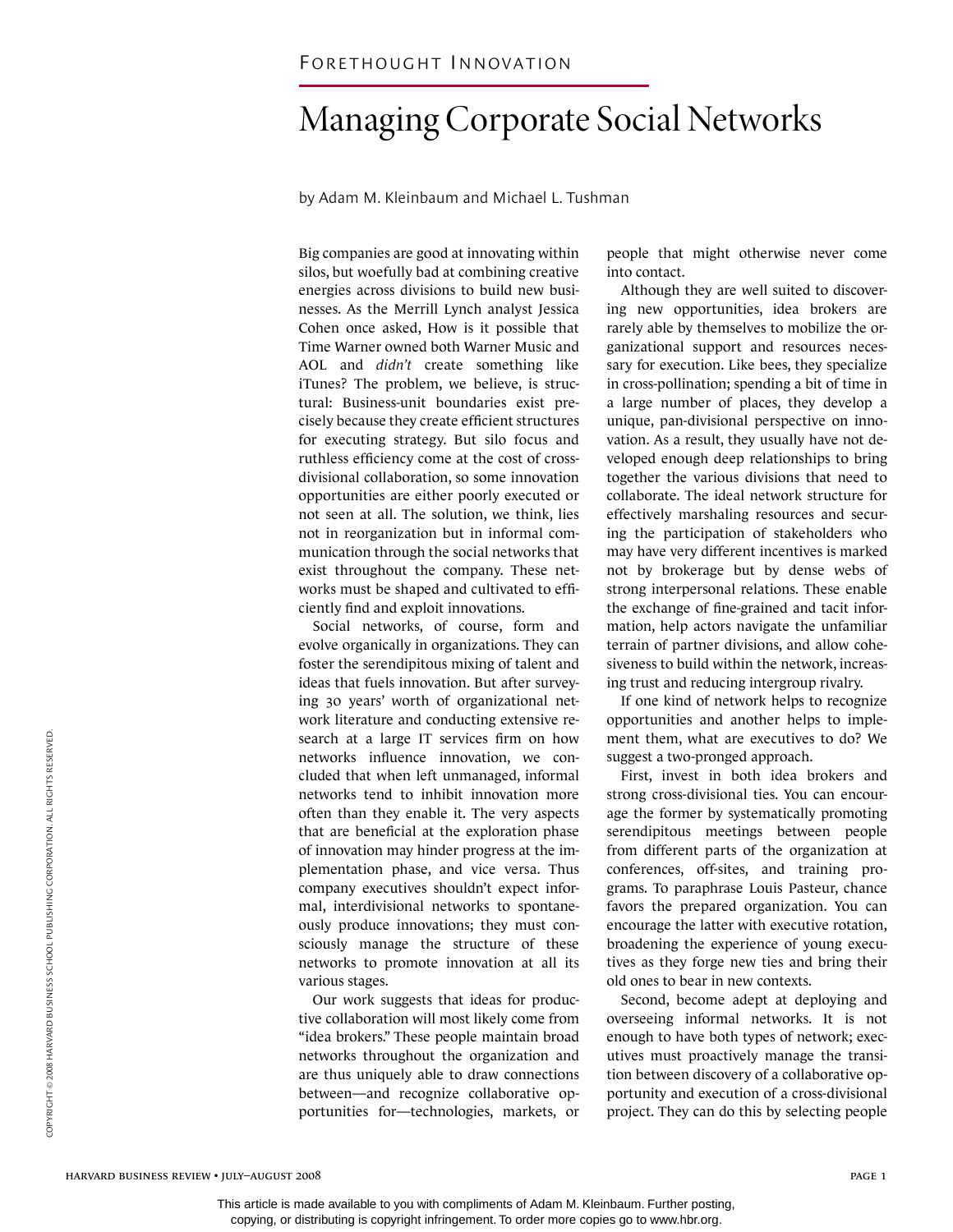for important positions on the basis of not only their skills and prior experience but also the nature of their social networks.

**Adam M. Kleinbaum** ([akleinbaum@hbs.edu](mailto:akleinbaum@hbs.edu)) is a postdoctoral research fellow in organizational behavior, and **Michael L. Tushman** [\(mtushman@hbs.edu\)](mailto:mtushman@hbs.edu) is the Paul R. Lawrence MBA Class of 1942 Professor of Business Administration, at Harvard Business School in Boston.

Reprint [F0807J](http://harvardbusinessonline.hbsp.harvard.edu/relay.jhtml?name=itemdetail&referral=4320&id=F0807J) To order, see the next page or call 800-988-0886 or 617-783-7500 or go to [www.hbr.org](http://www.hbr.org)